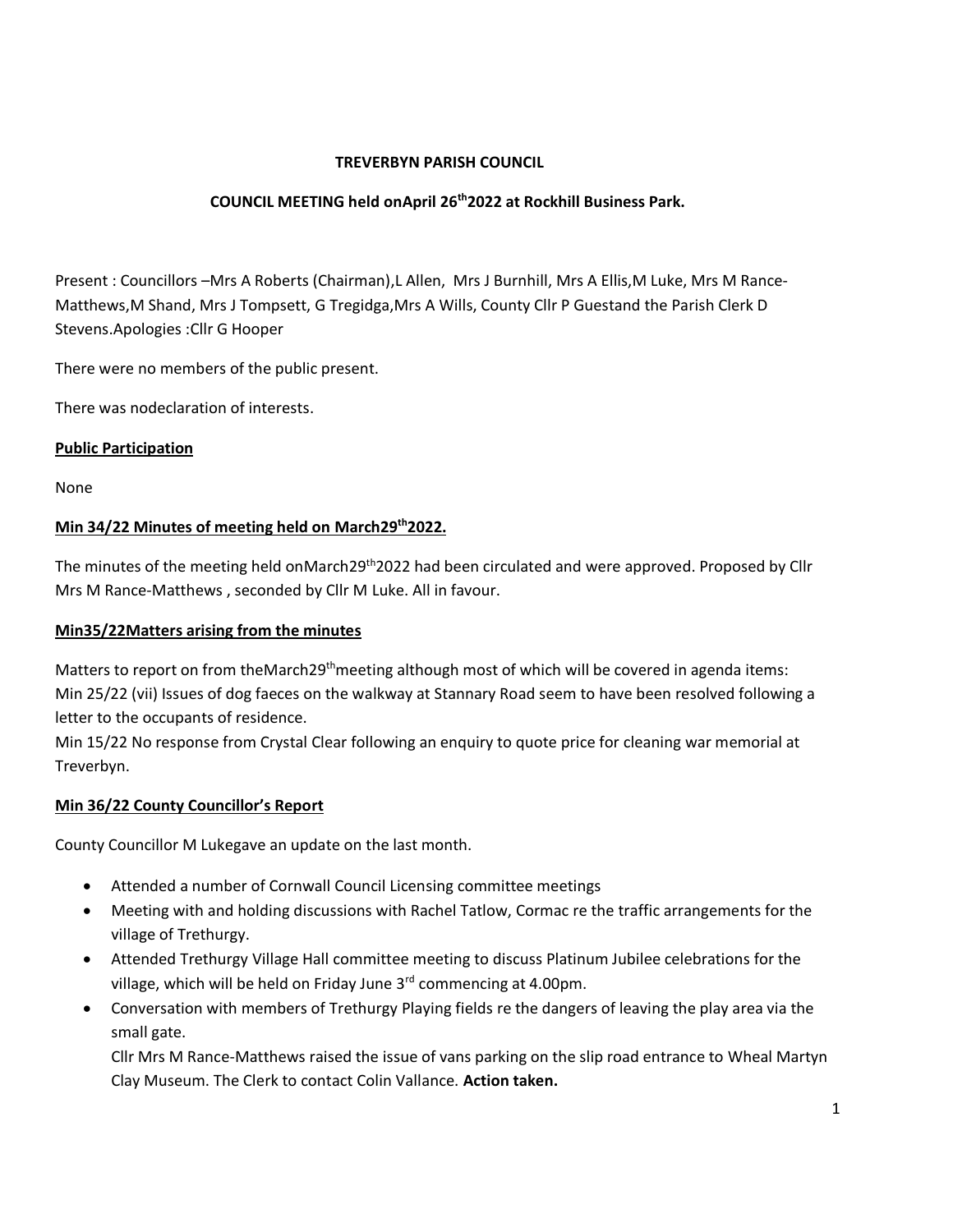County Councillor P Guest had produced written report from County Councillor P Guest whichhad been circulated to councillors and he then enlarged on many of the points raised.

#### **Min37/22Matters within the Parish**

- (i) Cllr L Allen reported that Contec had destroyed and cleared a vast area of trees by the Parish Council footpath and the Clerk had reported the matter to Environment. He added that Heltor continue to start pumping at 3.00am daily and the gates open at 6.00am. Finally there had been a serious road traffic accident outside Bojea Mill during the previous week.
- (ii) Cllr G Tregidga highlighted the ongoing anti-social behaviour problems in Penwithick with reports of criminal damage to vehicles. He added with concern that he had encountered a group of 3 older people who were forming a vigilante group to seek retribution. The Clerk added that he had noticed on various social media sites reiterating the same issues. It was agreed that the Police and Anti - Social Behaviour Officer be invited to a Council meeting. Cllr Tregidga added that he had noticed rubbish being tipped on our Parish Footpath off Stannary

Road opposite the Caudledown Lane entrance.

- (iii) Cllr M Shand enquired if anything could be done to control the speed of traffic on the A391 from Carluddon to Stenalees.
- (iv) Further Correspondence received from residents of Manor Park re the ownership, maintenance and future of the site. All attempts to try to contact officers of Cornwall Council Licensing Department have failed. The immediate concern is that residents are now being served eviction notices. The Clerk and Cllr M Luke will continue to take measures to assist the residents.**Action taken.**
- (v) Numerous complaints have been received from nearby residents of a residence on Stannary Road, Stenalees of excessive noise/music from a garage which it is thought is being occupied. Before reporting to Environmental Department it was suggested that the Clerk writes a suitably worded letter to the occupants. **Action taken.**
- (vi) Correspondence from a resident of Trethurgy re the terms and conditions of use of the Village Hall car park.
- (vii) Complaints from a resident at the state of the play area at Springfields estate, Bugle. Letter to be sent to the owner.
- (viii) A lengthy letter from the Chairman of AFC St Blazey Youth requesting the Parish Council to consider the possibility of ground share of the football facilities at Starrick Moor. The Clerk clarified the current situation of Biscovey Youth FC and the imminent change of personnel of their committee. After discussion it was agreed that members of the Parish Council meet with the newly elected officers of Biscovey and establish their aims and motivation before any further decision are made.
- (ix) Correspondence from a resident of Par who had visited Carn Grey rock area and done a litter pick but was enquiring about the land being cleared around the former concrete storage unit next to the car park. A letter of explanation was sent to the lady.
- (x) Lengthy discussion on the objections received by Cormac to the proposed double yellow lines form the traffic lights along Roche Road, Bugle. Cormac were now suggesting abandoning the proposed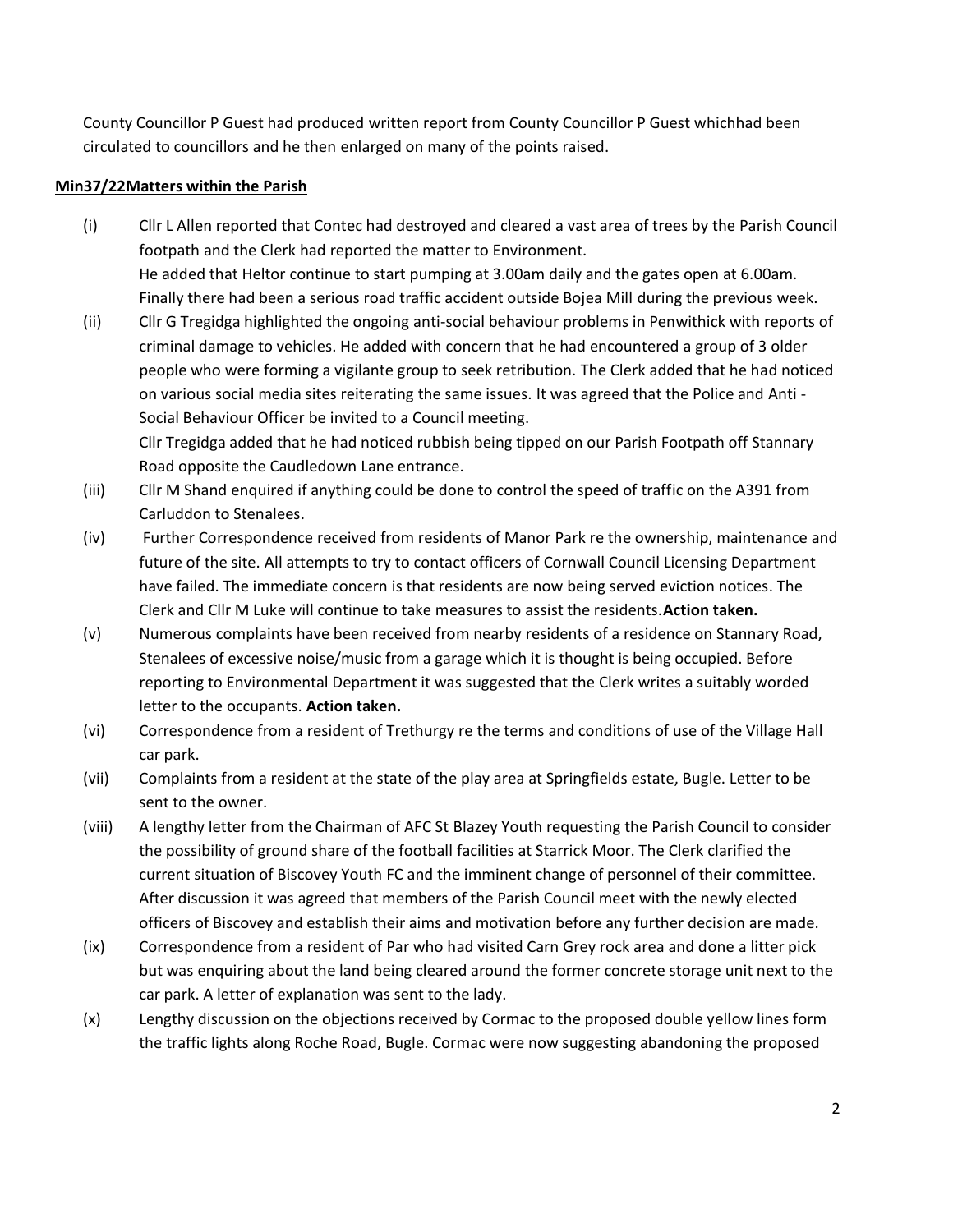scheme. An amendment of an adaption of the proposal was carried and County Cllr P Guest would discuss this with the engineers.

- (xi) Monthly maintainance sheet of Council properties completed by Cllr Mrs A Wills. Main issue the state of Bugle skateboard park.
- (xii) Notice of road closure at Carthew Road May  $4<sup>th</sup>$  (09.30 -16.00). Notice of road closure Bugle for West of England Bandsmen's Festival on June 18<sup>th</sup>.

## **Min38/22 Finance**

Councillors were presented with a list of Income & Expenditure Accounts for the period ending April 26th2022. A detailed breakdown of transactions was given by the Clerk and it was agreed that the accounts be approved, proposed by Cllr M Shand,seconded by Cllr L Allen.All in favour.

The Clerk asked approval to renew the Annual Insurance policy which has increased for the new year by £135.06 to £1419.89. Proposed by Cllr Mrs A Wills, seconded by Cllr Mrs M Rance-Matthews. All in favour.

## **Min 39/22Correspondence**

The Clerk has continued to keep councillors informed by forwarding matters of interest and importance.

- Latest Cornwall Council updates and CALC Covid19 information are regularly circulated.
- Correspondence from SouthWest Knotweed informing that the next treatment of the area at Hallaze Road will be on Wednesday May 18<sup>th</sup>.
- The Chairman referred to recent correspondence from the owner of the piece of land at the rear of 16 Penwithick Road, Penwithick with outline planning permission which was offered to the Parish Council to purchase and develop. Following some discussion it was agreed to decline this proposal because of the continued uncertainty and escalating costs of materials.
- Some sessions to assist with anxiety and stress to be held by the Sensory Trust at Treverbyn Community Hall on April 27, May 4,18 and 25 between 10.30-12.30.
- Correspondence from Tasha Davis outlining to her successor Roger Gates and for the benefit of the Parish Council she explained the current situation re devolution and the slow- paced process of transferring various projects.
- Notification of Cornwall Council virtual meeting to update on Council restructure and finance on Thursday April 28 at 11.30 via Microsoft Teams.
- Invitation to a Homes for Cornwall event at Hall for Cornwall on May 16<sup>th</sup> -12.45-16.30pm.
- Information from Citizens Advice on the number of people who have sought assistance during the past year.